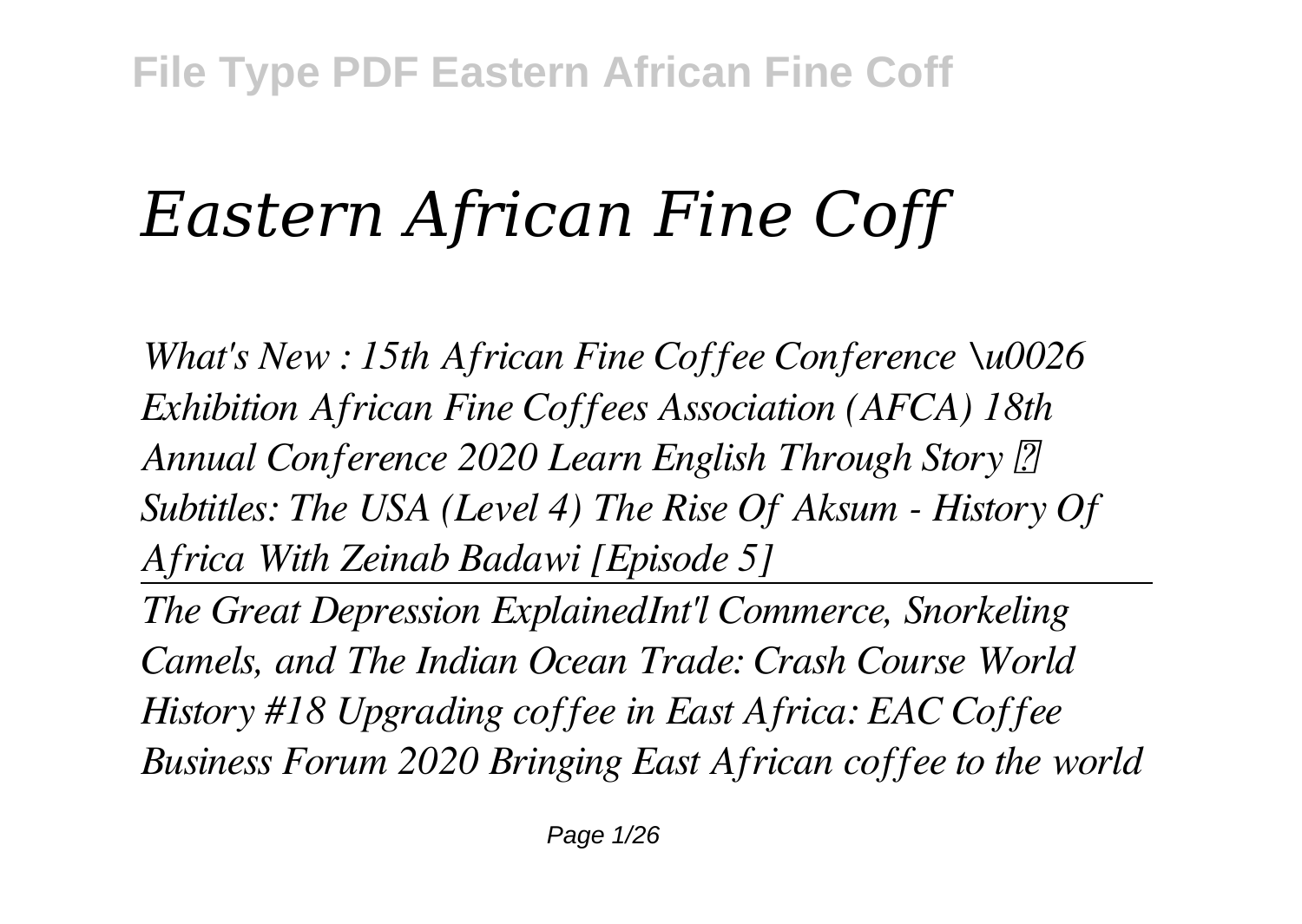*The First Americans Were Africans with Dr. David Imhotep EAST AFRICA: IN SEARCH OF OUR COFFEE East African coffees have it all. See why.* 

*Kenya hosts 18th Africa Fine Coffee Conference*

*PLO Lumumba speak about China Africa Summit, France and UK interest in AfricaEAC Coffee Forum: Gov't to revive Coffee Research Institute Dear Nigel Askey - Your Article about me is WRONG Africa Rebranded Through Coffee?!? Memories of the Kings and Queens of Kush: Archaeology and Heritage at El Kurru East-African Coffee Taste Test with Kalle Freese Author Talk with Jason Stanley China tries a Honey Trap to Ensnare me Eastern African Fine Coff*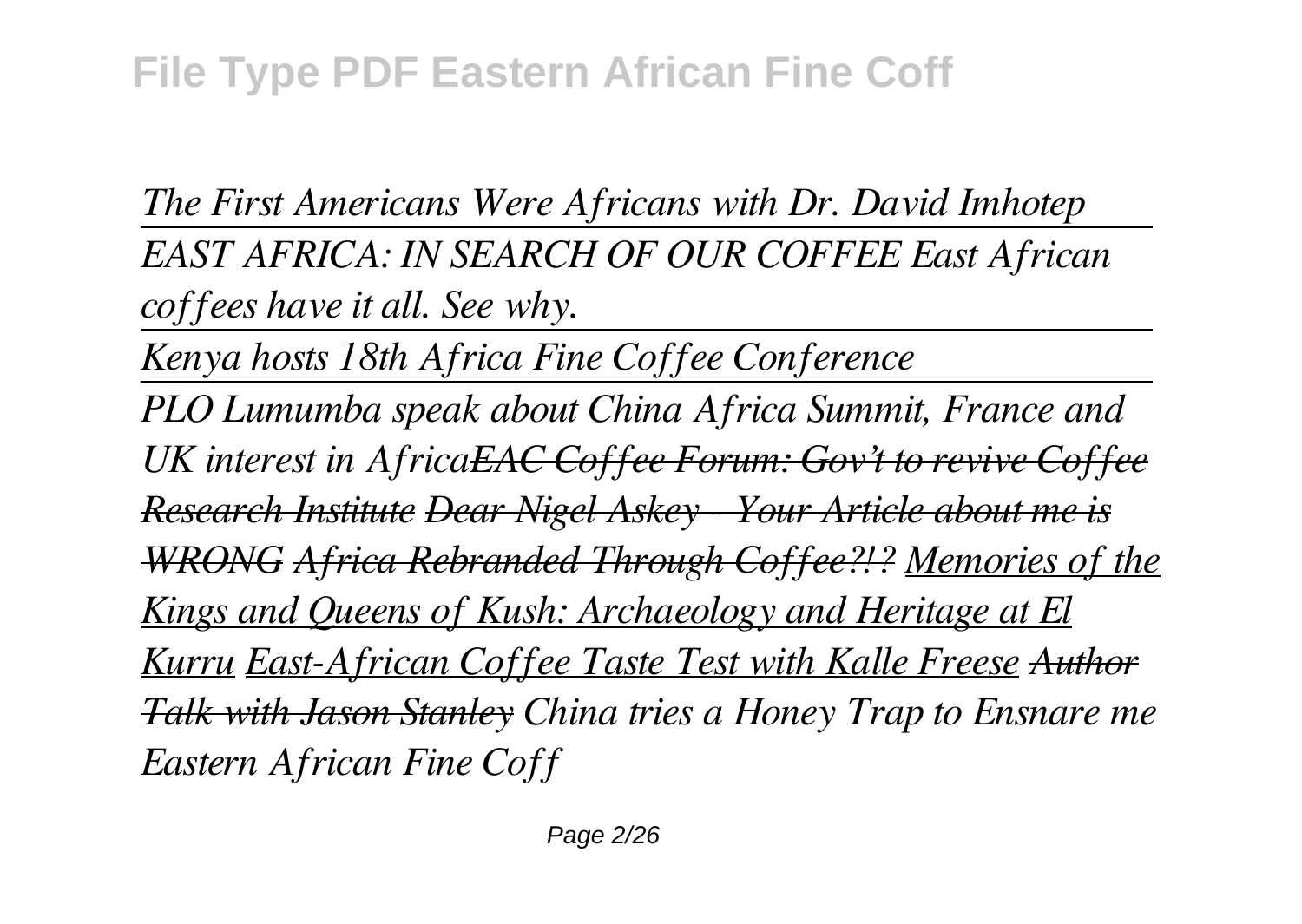*Founded in July 2000, the African Fine Coffees Association (AFCA) is a regional non profit, non political, member-driven association representing coffee sectors in 12 member countries. East African coffees have it all. See why: U.S. coffee consumers gush about the floral notes and brightness of East African brews.*

*AFRICAN FINE COFFEES ASSOCIATION (AFCA) – Official website ...*

*This region is located in the province of Kaffa, in the southwest of Ethiopia between 1600 and 1700 m above sea level. It offers coffees only sun-dried on mat weaves. Jimma's coffee has a delicate, lively, and fruity character with hints of hazelnut.* Page 3/26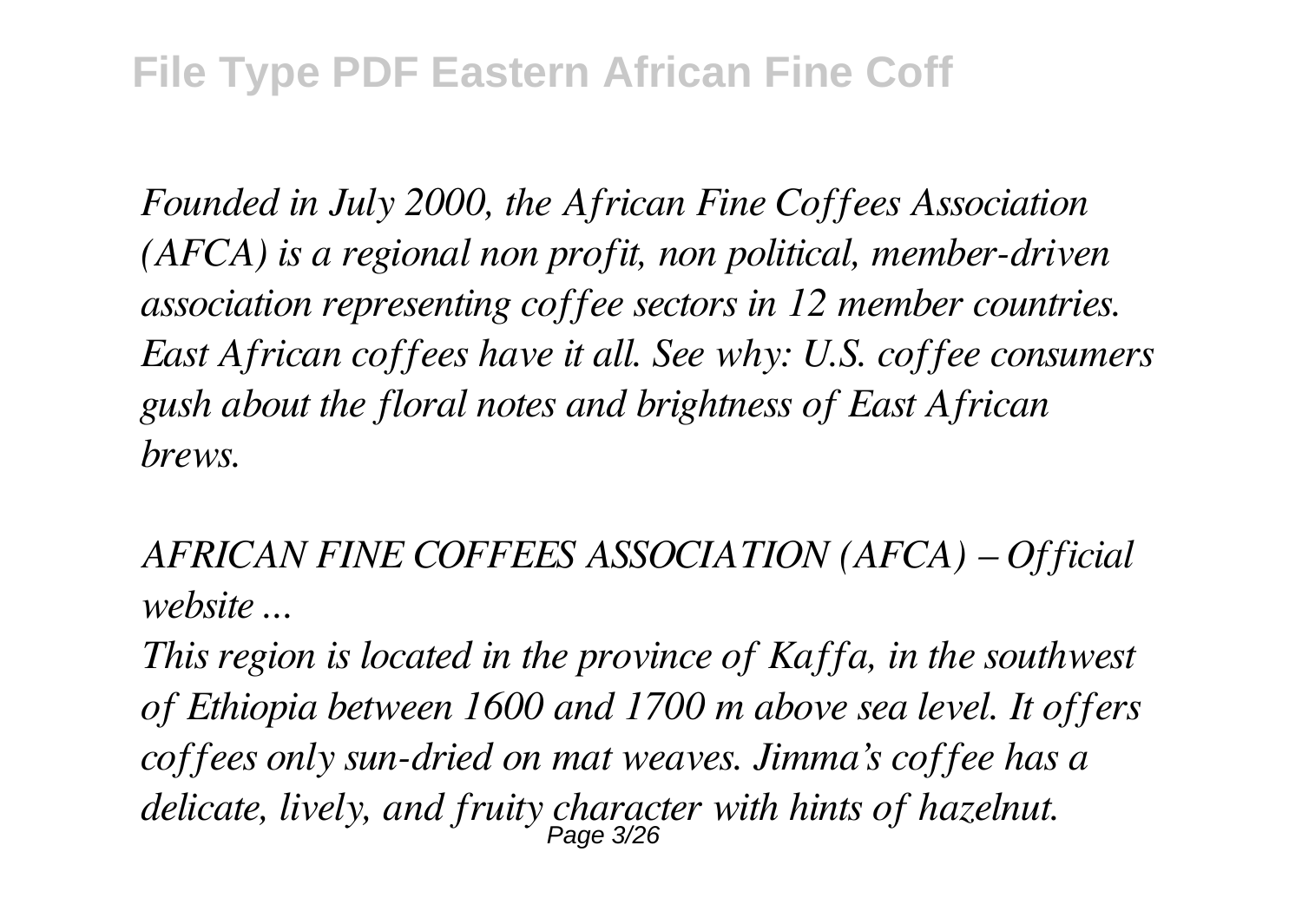*Ethiopian coffee is best enjoyed at any time of the day.*

*Easter African Fine Coffee – The world's wildest coffee The African Fine Coffees Conference & Exhibition is Africa's largest coffee trade platform that – over the three days of the event – brings over 2000 regional and international coffee roasters, traders, producers, professionals and connoisseurs under one roof! The event will have a fantastic line-up of: regional and internationally acclaimed speakers & trainers, IWCA breakfast, coffee field visits, sustainability forum, trainings & workshops, cupping pavilion and recreational activities.*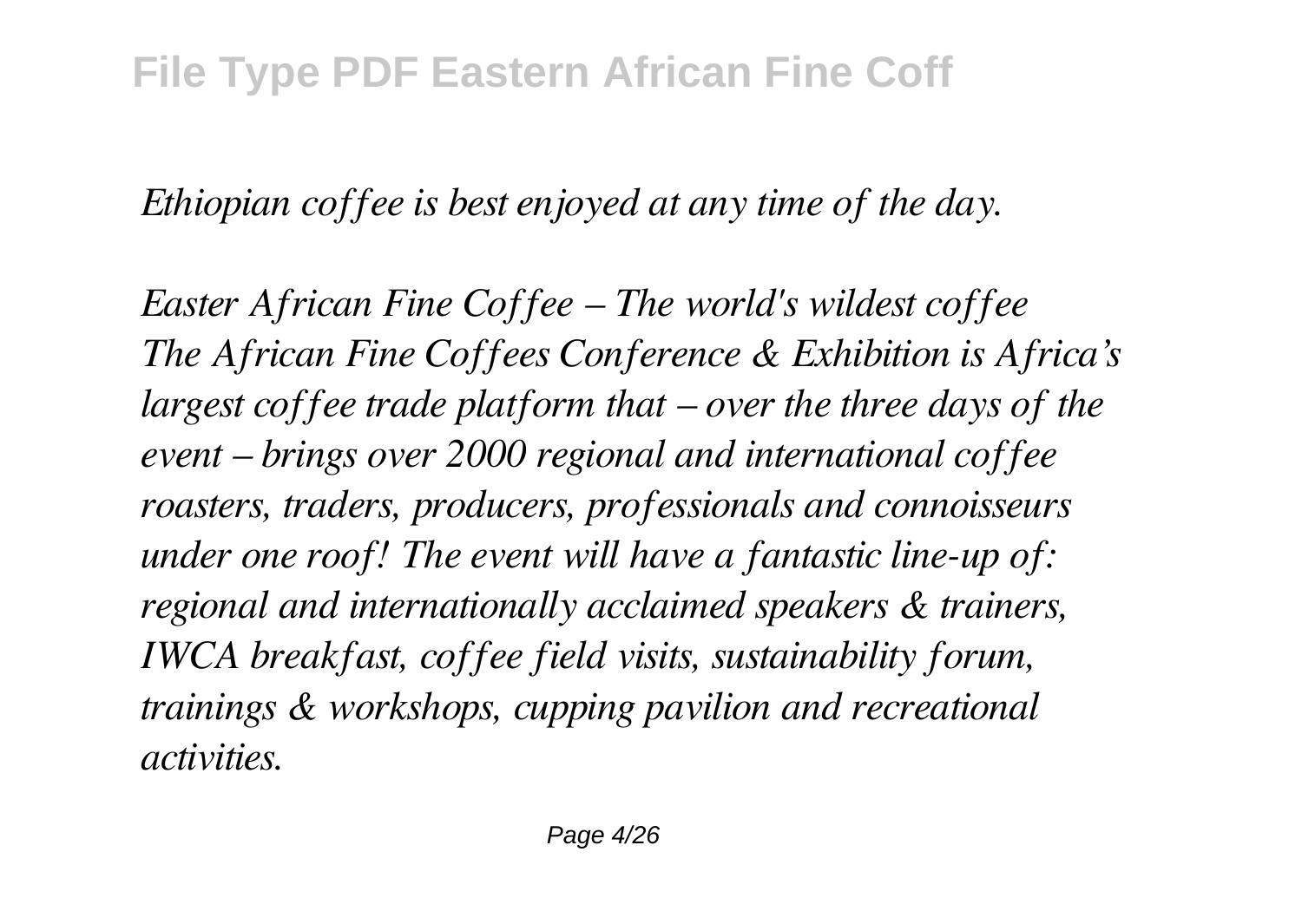*AFRICAN FINE COFFEES CONFERENCE & EXHIBITION – Official ...*

*EAFCA (Eastern African Fine Coffees Association) Plot 4, Bazarabusa Drive. Off Luthuli Avenue. Bugolobi. Kampala. Uganda. +256-41-269140/1. +256-41-269148. Web Site Email.*

*AFRICAN FINE COFFEE CONFERENCE & EXHIBITION 2021 (Addis ...*

*Who we are. Our website address is: http://eafca.org. What personal data we collect and why we collect it Comments. When visitors leave comments on the site we ...*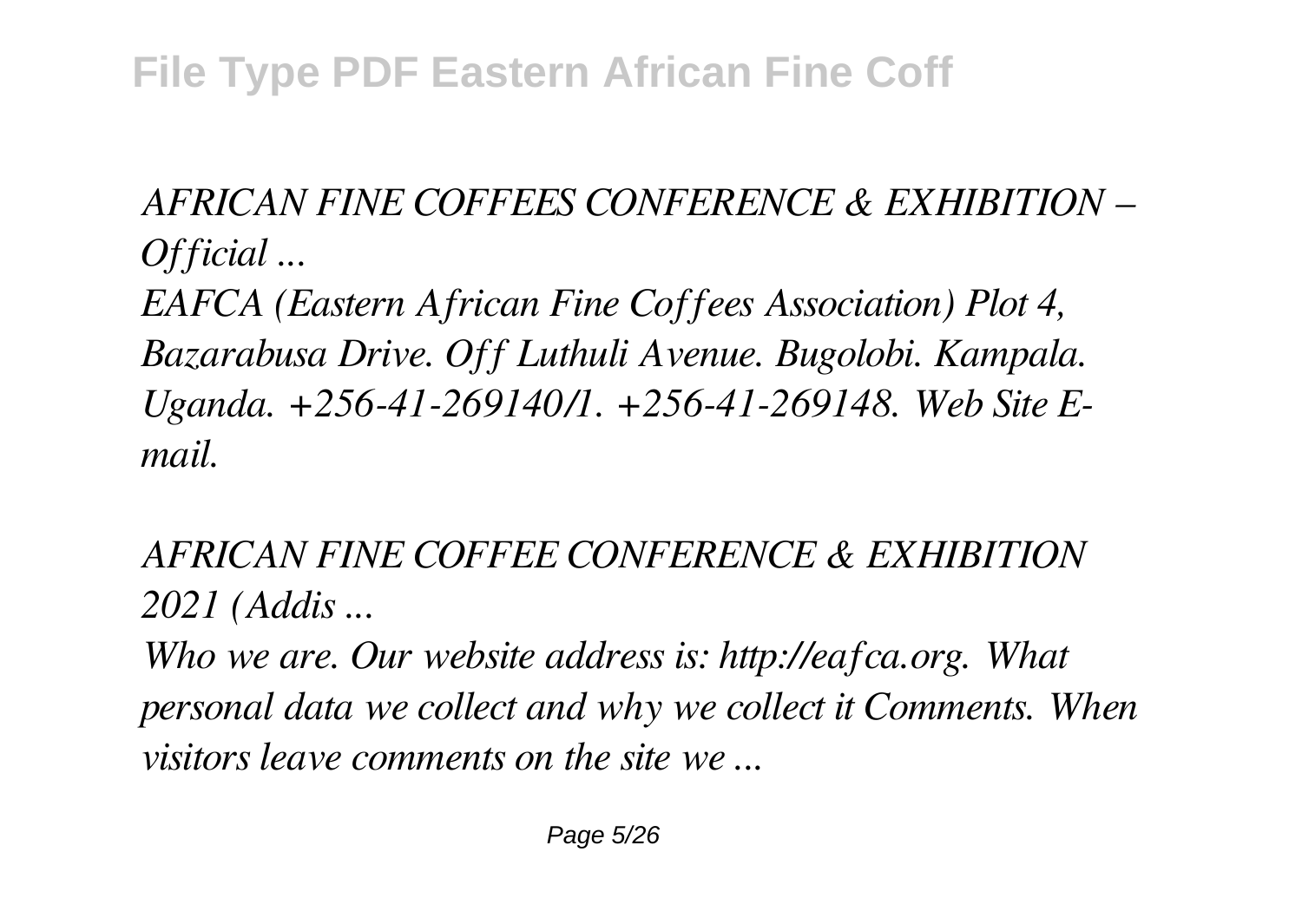*Privacy Policy – Easter African Fine Coffee women, coffee and eastern african fine coffees association EAFCA has finally embarked on the fully fledged Women in Coffee Program. This program was approved by the board of directors at the board meeting held in Kampala Uganda from 15 th to 17 th April 2011.*

*WOMEN, COFFEE AND EASTERN AFRICAN FINE COFFEES ASSOCIATION ...*

*for EAST AFRICA COFFEE CO. LLP (OC397061) More. for EAST AFRICA COFFEE CO. LLP (OC397061) Registered office address. Office 7 35-37 Ludgate Hill, London, England, England, EC4M 7JN. Company status....* Page 6/26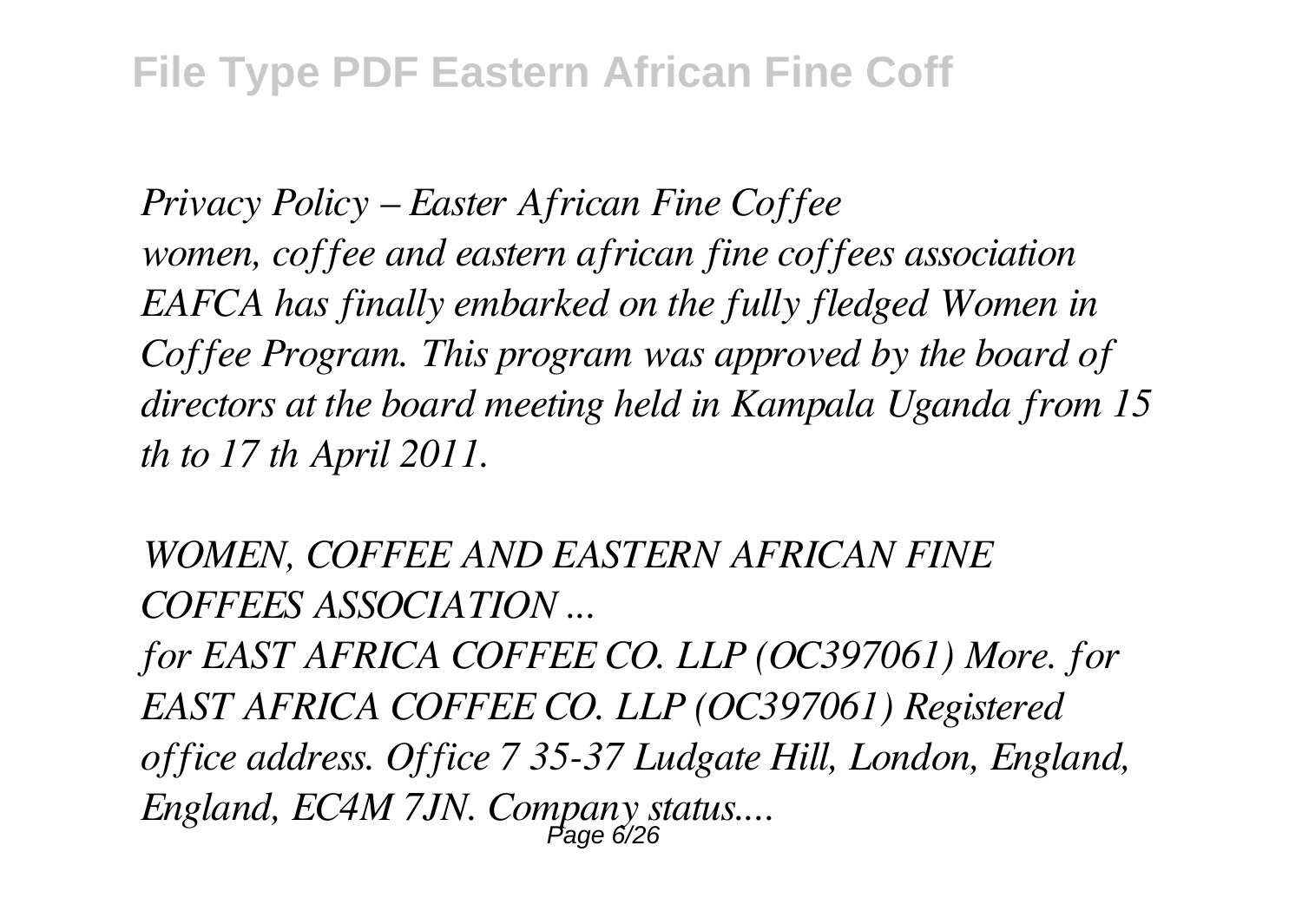*EAST AFRICA COFFEE CO. LLP - Overview (free company ... The AFCA – African Fine Coffee Association 12/02/2020 Cabrio Ruiru Coffee Fair 03/02/2020 Brazil Africa Forum 2019 11/11/2019 the company now hosts 4 core offices and 3 strategic partnerships in seven countries across East Africa. Specialization Everything from pre to post harvesting equipment. ...*

*Brazafric – Pre and Post Harvesting Equipment African + Eastern is the largest liquor store in Abu Dhabi, Dubai & UAE. We offer the finest wine and liquor at great prices. Visit us or order online!*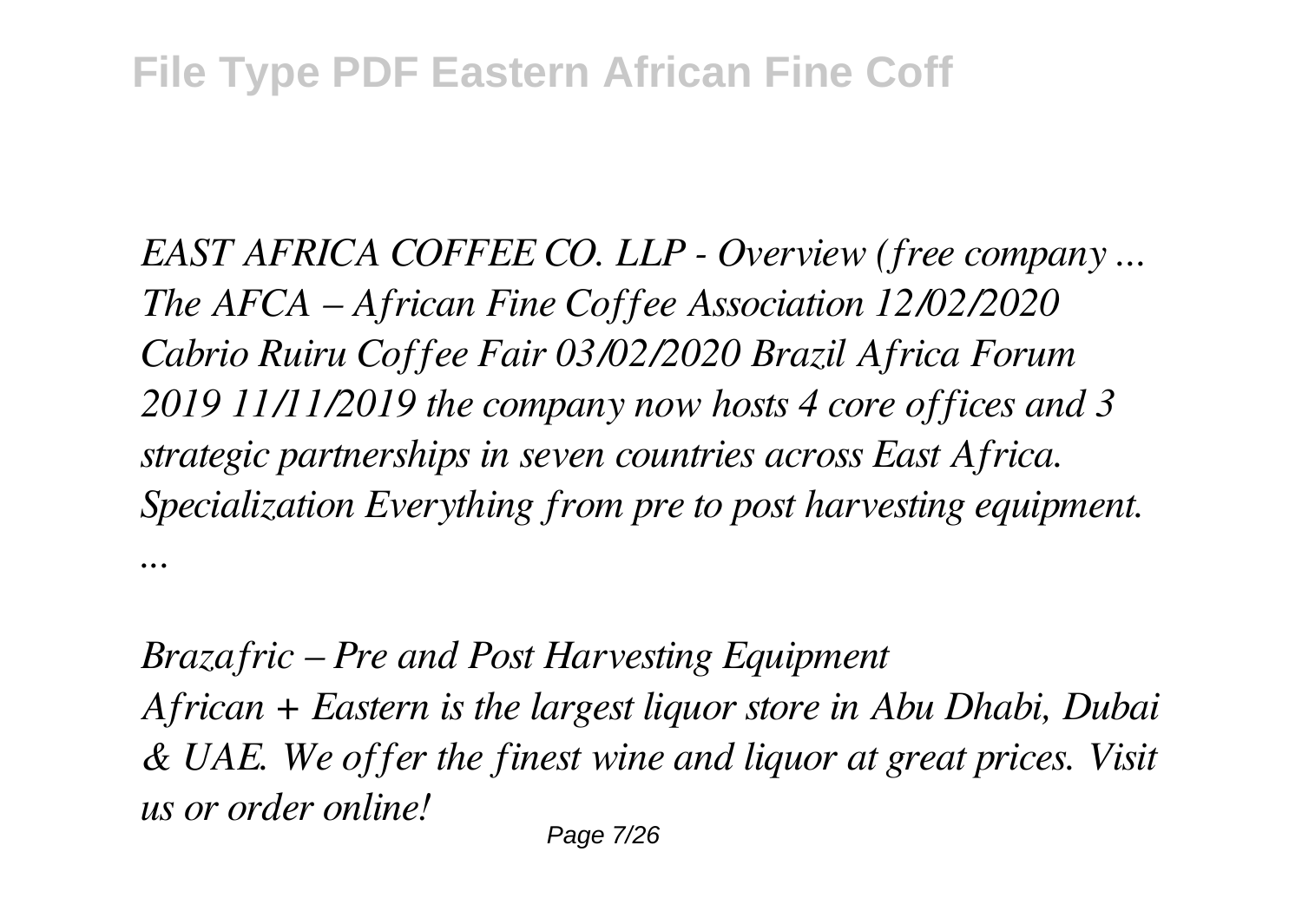*Liquor Store Dubai - Inspiring Great ... - African + Eastern Take advantage of this opportunity to have Africa's leading coffee publication delivered to your office. The magazine that covers interviews with the who is who in coffee, provides vital industry statistics and market driven data.. We publish four issues every year: October – December, January – March, April – June & July – September.*

*AFCA Magazine – AFRICAN FINE COFFEES ASSOCIATION (AFCA)*

*East Africa is one of the most suitable regions for coffee production not just on the continent but across the globe.* Page 8/26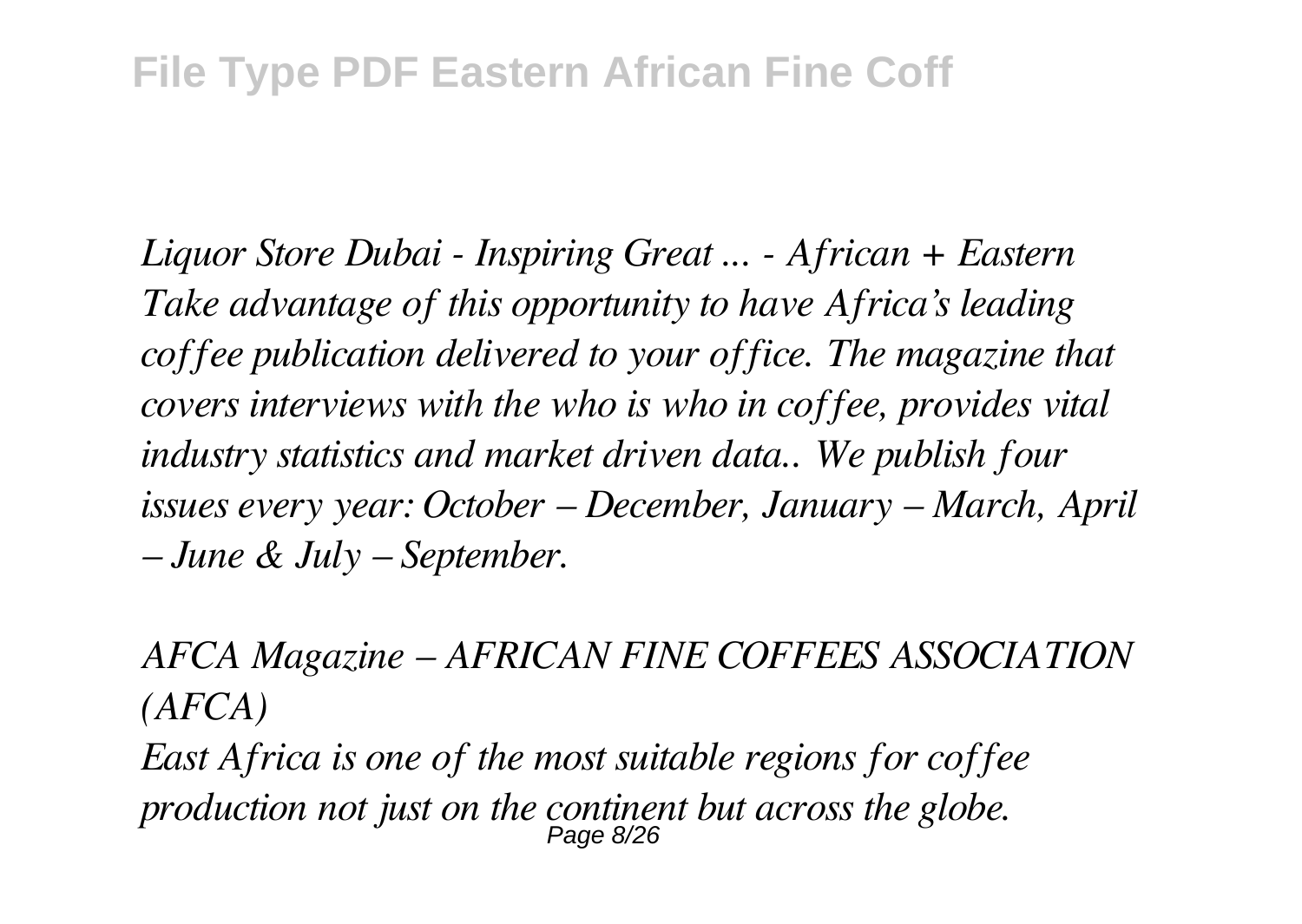*Ethiopia, Kenya, Tanzania, Rwanda, Burundi, Uganda, and Madagascar make up over 80% of all African highlands. The East African highlands is a region sitting above 1,500 m.a.s.l. or with daily mean temperatures below 20°C/68°F.*

*Tackling The Challenges of Trading Coffee in East Africa ... A land of legend when it comes to coffee's origins, Ethiopia is a coffee producer that tickles our imagination. Lush natural coffee forests can be found in many areas of the country. A thousandyear-old coffee ceremony including harvesting, processing, roasting, grinding, and brewing brings us to awe.*

*The Complete Guide To Coffee Bean Origins: Africa* Page 9/26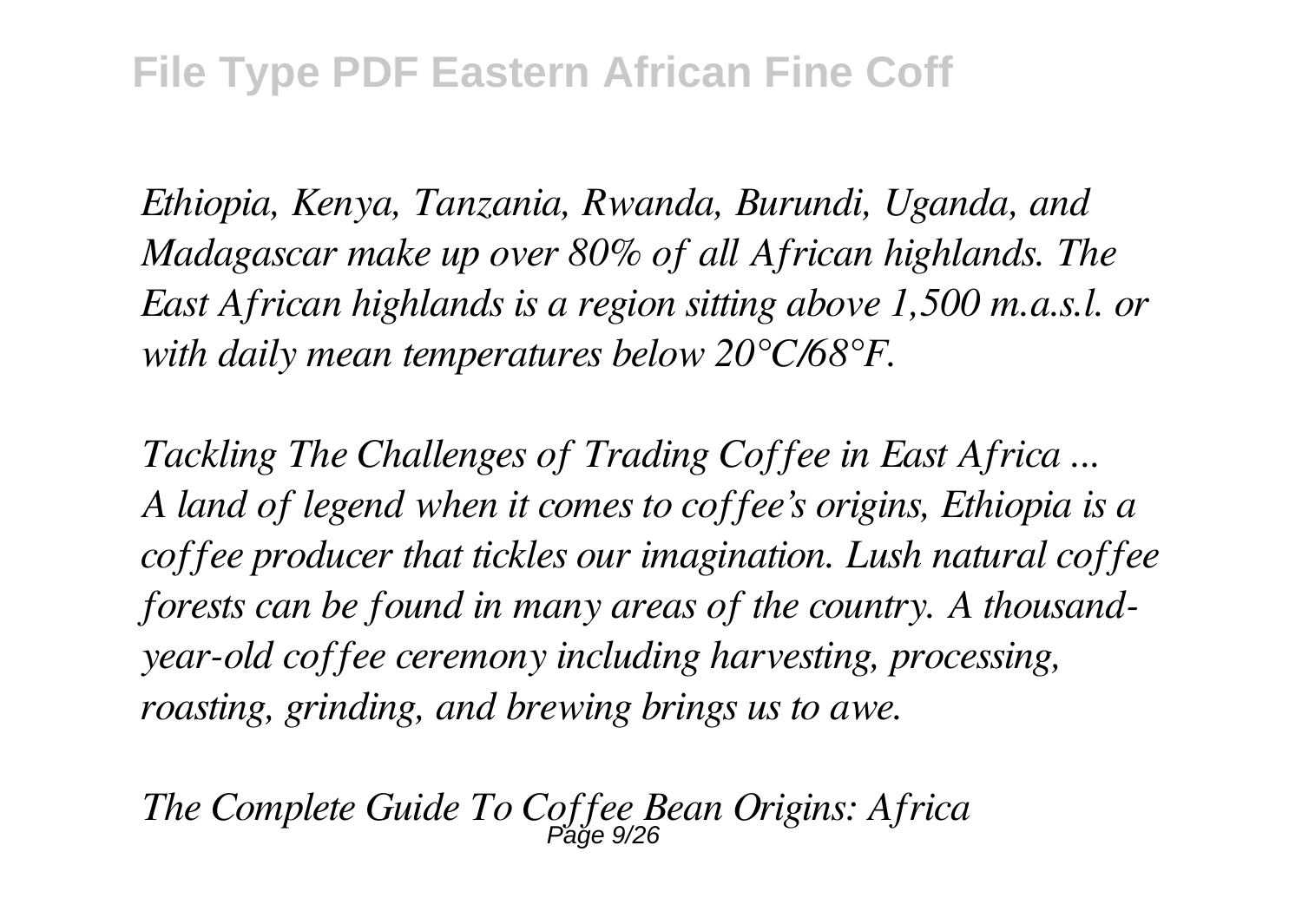*1 Trade Shows from EAFCA (Eastern African Fine Coffees Association) Exhibition Name Cycle Venue Date; AFRICAN FINE COFFEE CONFERENCE & EXHIBITIONAfrican Fine Coffee Conference & Exhibition: once a year: Addis Ababa (Ethiopia) Millennium Hall: 02/17/2021 3 days: Be aware that all dates are subject to changes. Please contact the organizer before ...*

*Trade Shows Worldwide - EAFCA (Eastern African Fine ... African Fine Coffees Association (AFCA) Plot 104, Block 5, Off Nsambya Sharing Hall Kibuga-Nsambya, P.O. Box 27405 Kampala, Uganda. T: +256 (0)414 269140/1/7*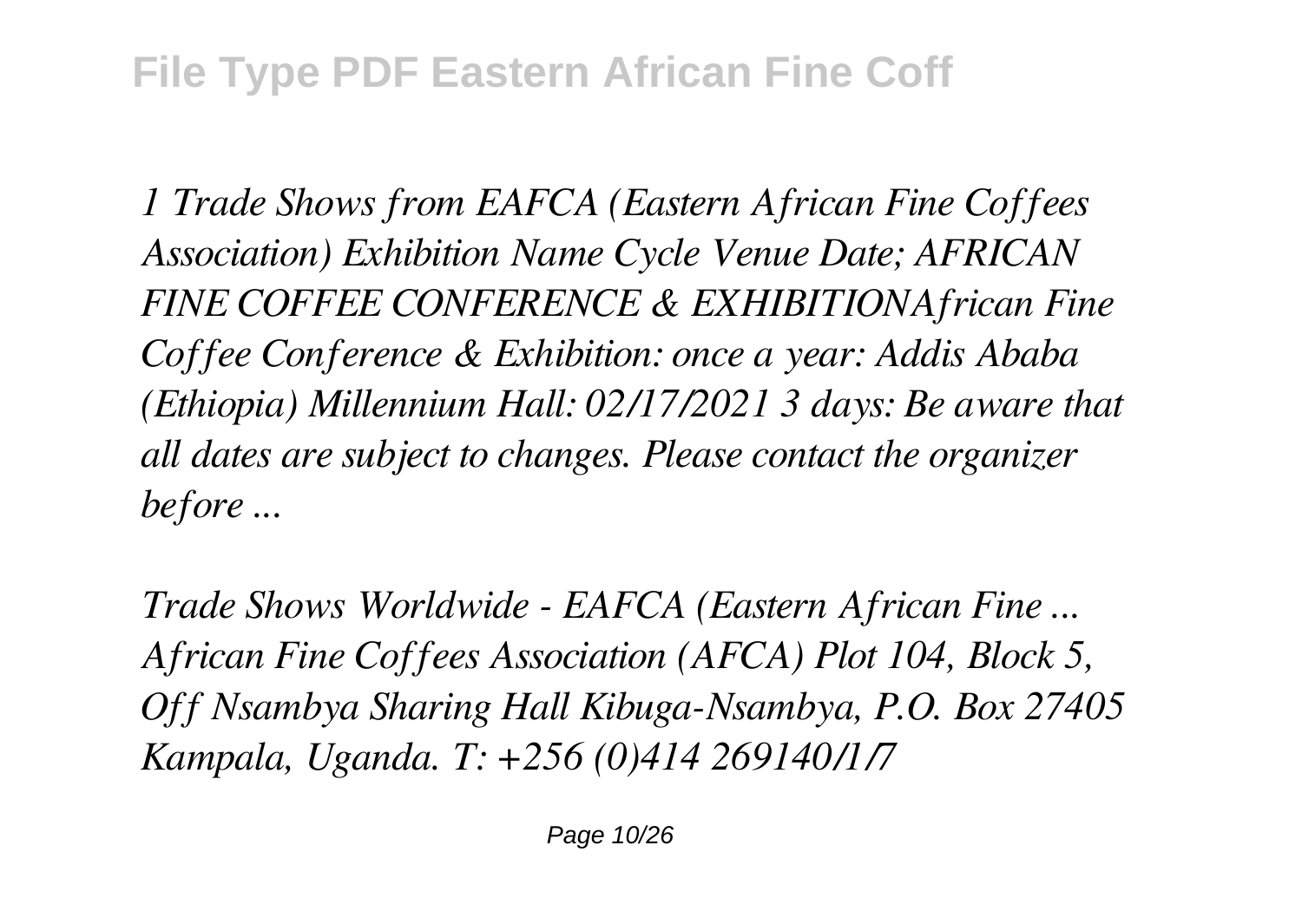#### *Contact Us – AFRICAN FINE COFFEES ASSOCIATION (AFCA)*

*Kenya's Bold Newspaper. Find the latest news in politics, business, entertainment, sports, live radio and TV*

*The Standard - Breaking News, Kenya News, World News and ...*

*An online coffee mini-auction to taste and buy coffee from East African member states as well as international buyers to bid is set for launch in Mombasa, Kenya this week.*

*East Africa: EAC Coffee Sets Slots in Online Business ... Coffee is a major export crop for Burundi. A specialty coffee* Page 11/26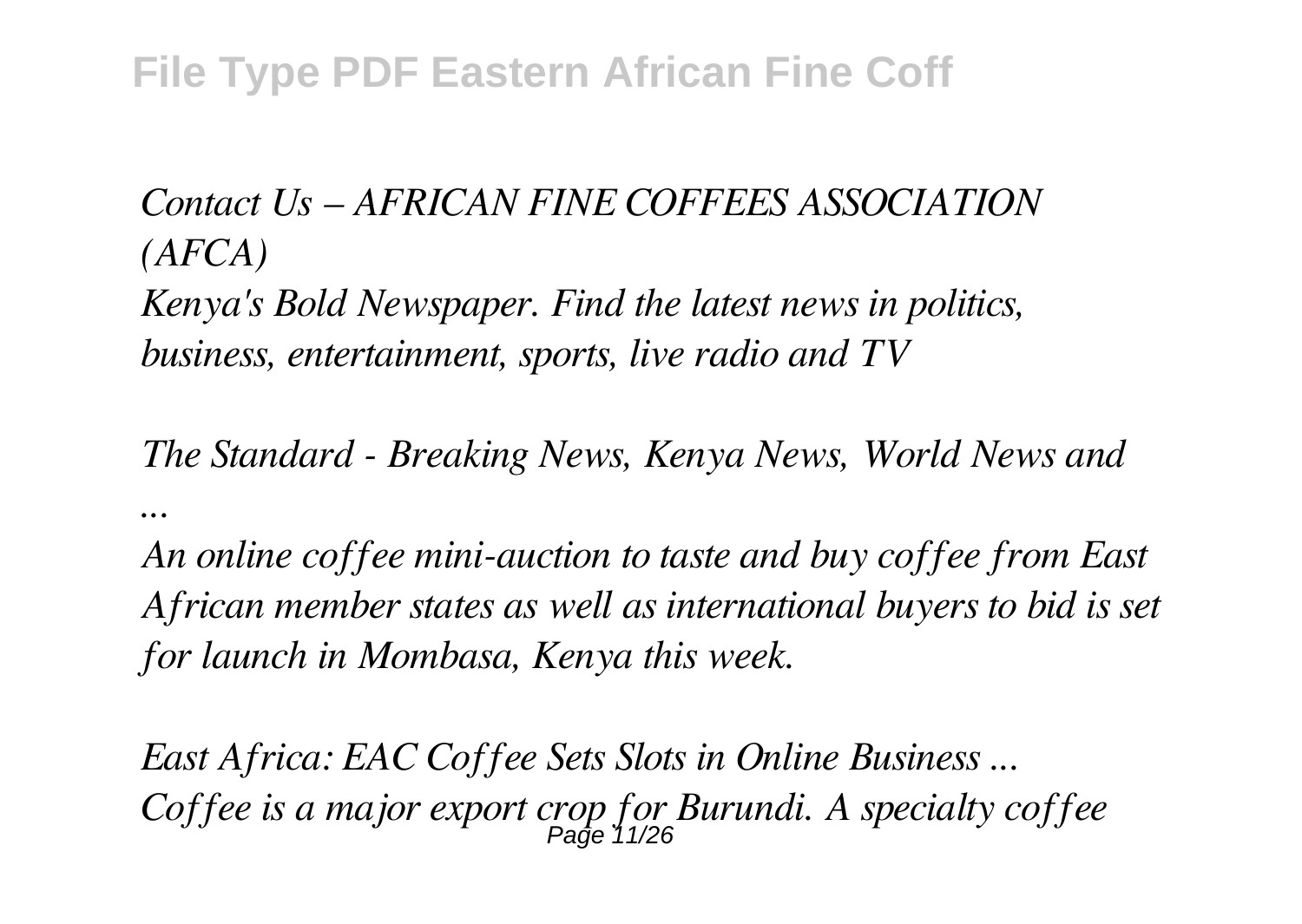*marketed as Ngoma is traditionally grown and especially soughtafter. Bird info for Burundi. Cameroon – Mostly (>80%) robusta. Most arabicas grown in the west, northwest, and east at high altitudes. There are Important Bird Areas in these regions. Choose arabica coffee from Cameroon, which is grown in small mixed plots (shade) or harvested nearly wild, and without the use of chemicals.*

*Coffee growing in Africa — Coffee & Conservation Farmers in East Africa, already struggling with poverty and numerous other challenges, were hit particularly hard when coffee prices dropped to a 12-year low in 2019. The international benchmark price for coffee languished at less than* Page 12/26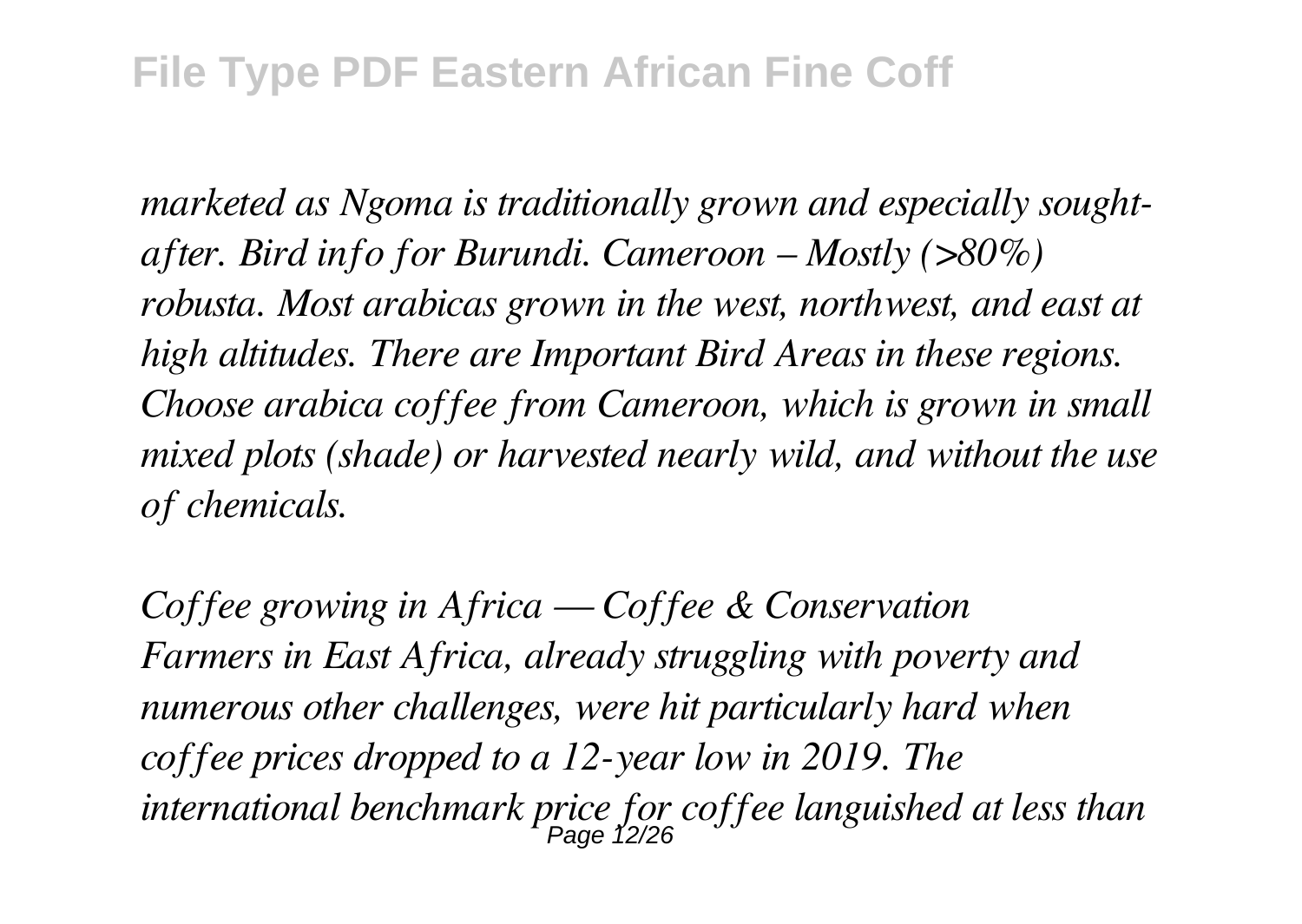*\$1 a pound for most of the year – 30% under the 10-year average and, for most coffee-growing countries, below production costs.*

*East African coffee farmers can add value to their crop ... East African Fine Coffee Assoc. Calukande Close Kampala - Shop. Drive, bike, walk, public transport directions on map to East African Fine Coffee Assoc. - HERE WeGo*

*What's New : 15th African Fine Coffee Conference \u0026 Exhibition African Fine Coffees Association (AFCA) 18th* Page 13/26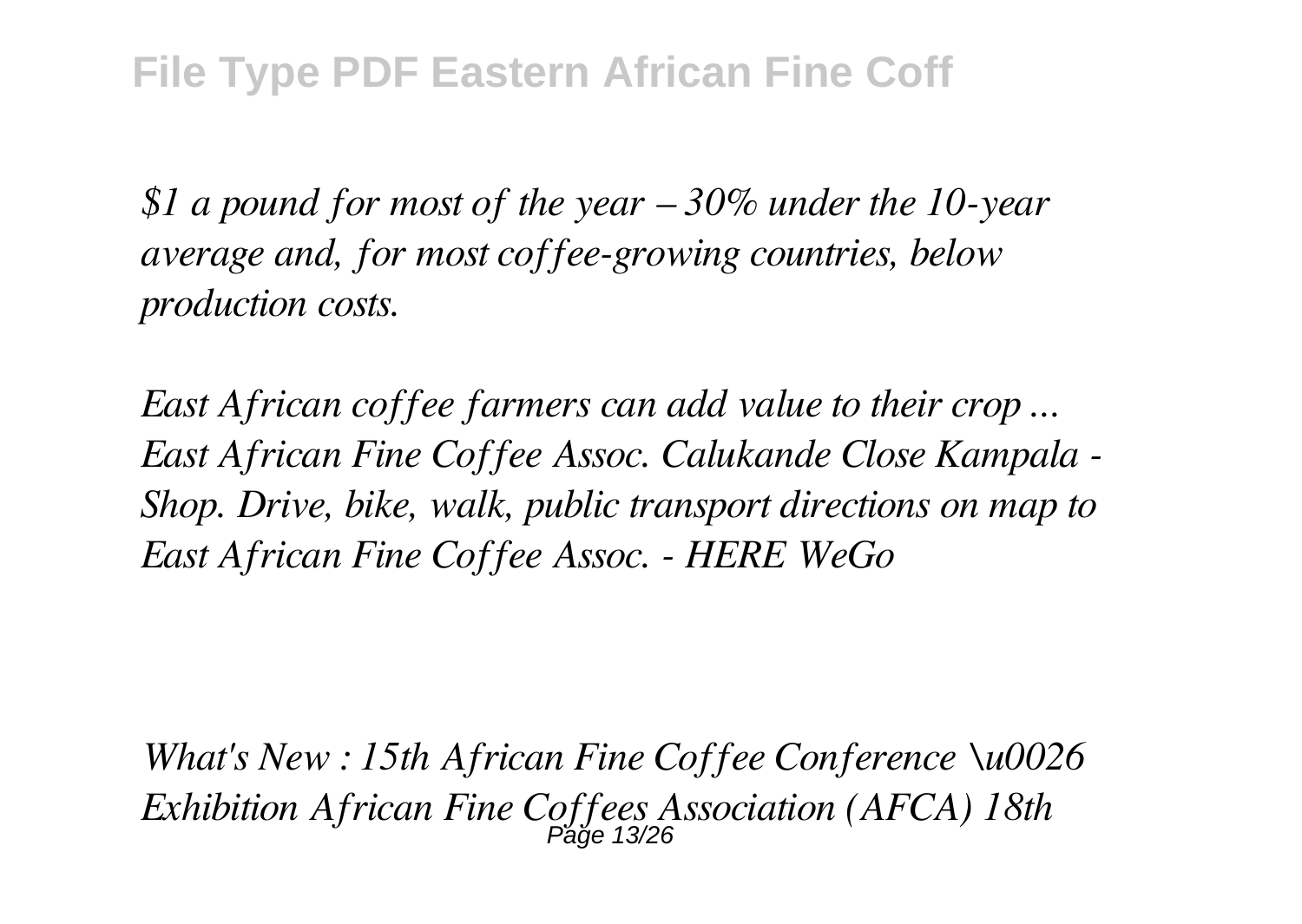*Annual Conference 2020 Learn English Through Story [2] Subtitles: The USA (Level 4) The Rise Of Aksum - History Of Africa With Zeinab Badawi [Episode 5]*

*The Great Depression ExplainedInt'l Commerce, Snorkeling Camels, and The Indian Ocean Trade: Crash Course World History #18 Upgrading coffee in East Africa: EAC Coffee Business Forum 2020 Bringing East African coffee to the world The First Americans Were Africans with Dr. David Imhotep EAST AFRICA: IN SEARCH OF OUR COFFEE East African coffees have it all. See why.* 

*Kenya hosts 18th Africa Fine Coffee Conference*

*PLO Lumumba speak about China Africa Summit, France and*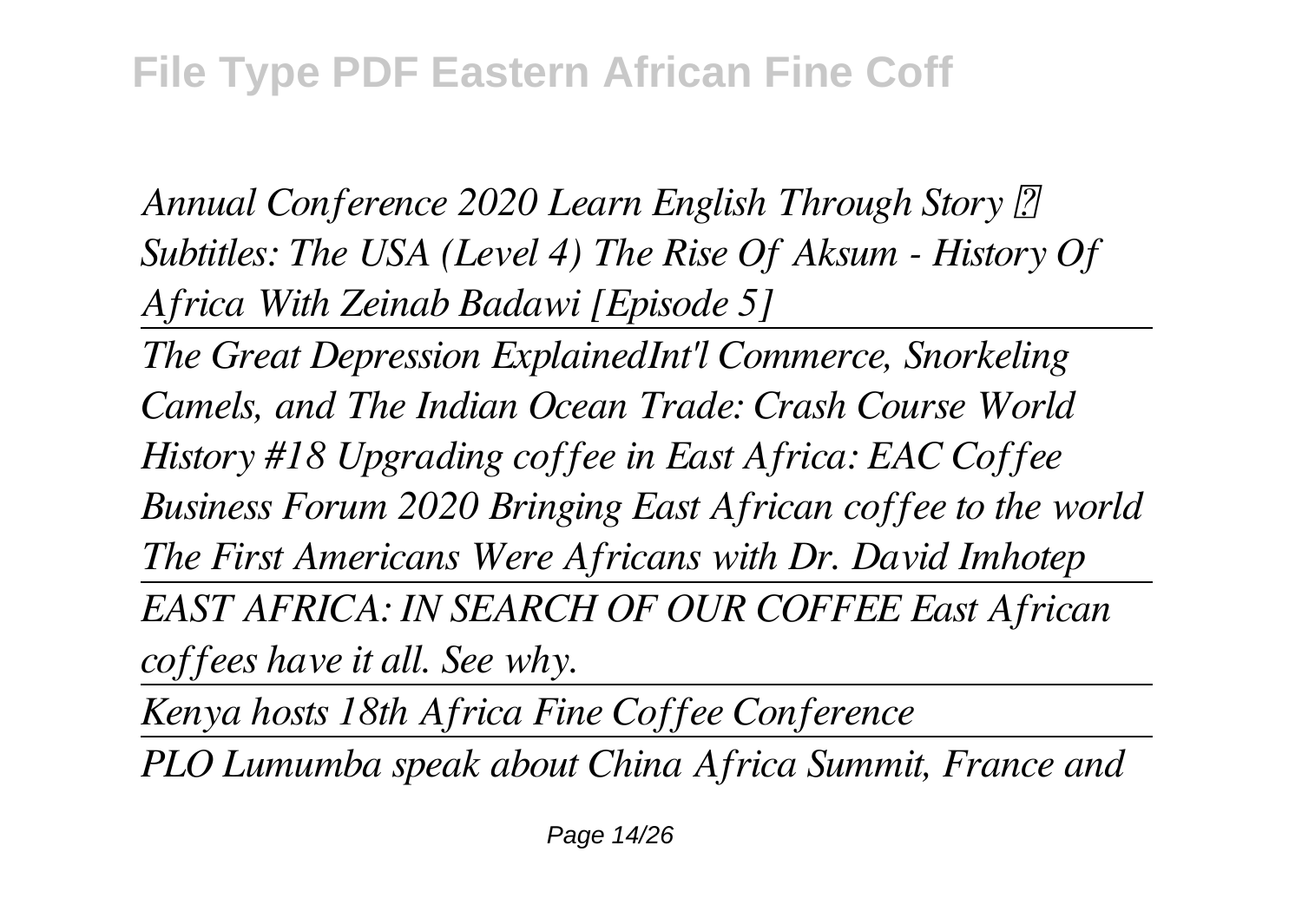*UK interest in AfricaEAC Coffee Forum: Gov't to revive Coffee Research Institute Dear Nigel Askey - Your Article about me is WRONG Africa Rebranded Through Coffee?!? Memories of the Kings and Queens of Kush: Archaeology and Heritage at El Kurru East-African Coffee Taste Test with Kalle Freese Author Talk with Jason Stanley China tries a Honey Trap to Ensnare me Eastern African Fine Coff Founded in July 2000, the African Fine Coffees Association (AFCA) is a regional non profit, non political, member-driven*

*association representing coffee sectors in 12 member countries. East African coffees have it all. See why: U.S. coffee consumers gush about the floral notes and brightness of East African brews.*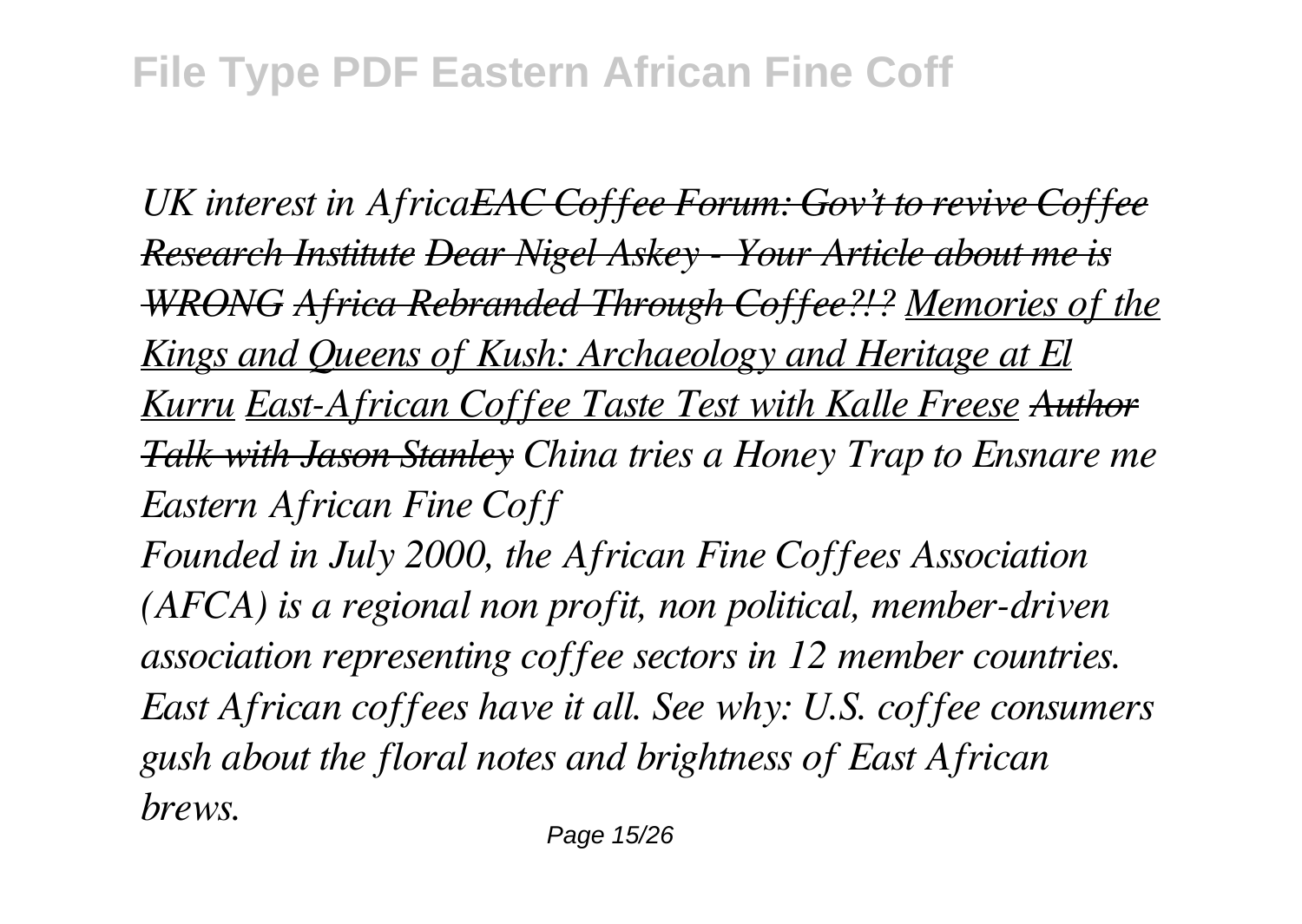*AFRICAN FINE COFFEES ASSOCIATION (AFCA) – Official website ...*

*This region is located in the province of Kaffa, in the southwest of Ethiopia between 1600 and 1700 m above sea level. It offers coffees only sun-dried on mat weaves. Jimma's coffee has a delicate, lively, and fruity character with hints of hazelnut. Ethiopian coffee is best enjoyed at any time of the day.*

*Easter African Fine Coffee – The world's wildest coffee The African Fine Coffees Conference & Exhibition is Africa's largest coffee trade platform that – over the three days of the event – brings over 2000 regional and international coffee* Page 16/26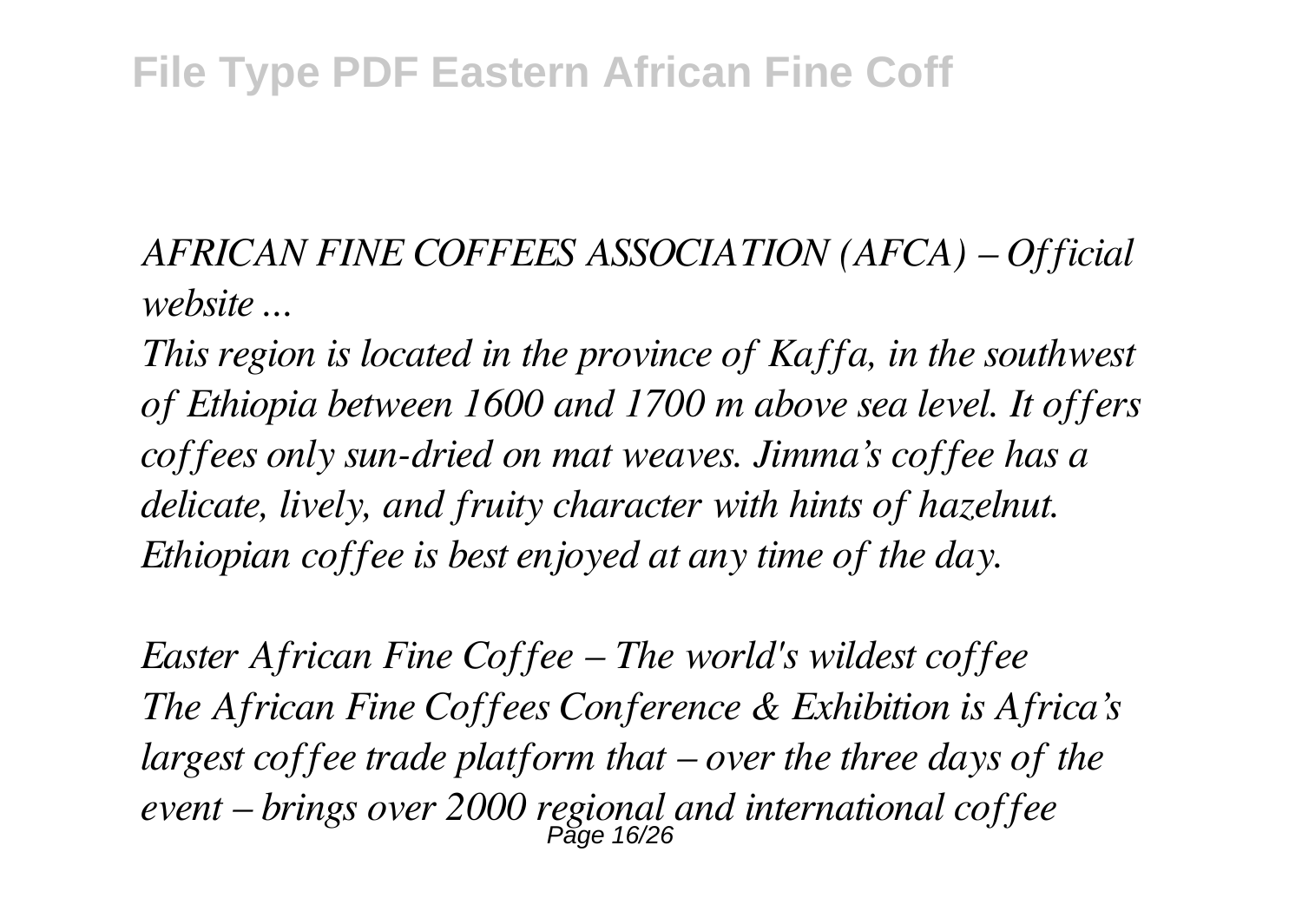*roasters, traders, producers, professionals and connoisseurs under one roof! The event will have a fantastic line-up of: regional and internationally acclaimed speakers & trainers, IWCA breakfast, coffee field visits, sustainability forum, trainings & workshops, cupping pavilion and recreational activities.*

*AFRICAN FINE COFFEES CONFERENCE & EXHIBITION – Official ...*

*EAFCA (Eastern African Fine Coffees Association) Plot 4, Bazarabusa Drive. Off Luthuli Avenue. Bugolobi. Kampala. Uganda. +256-41-269140/1. +256-41-269148. Web Site Email.*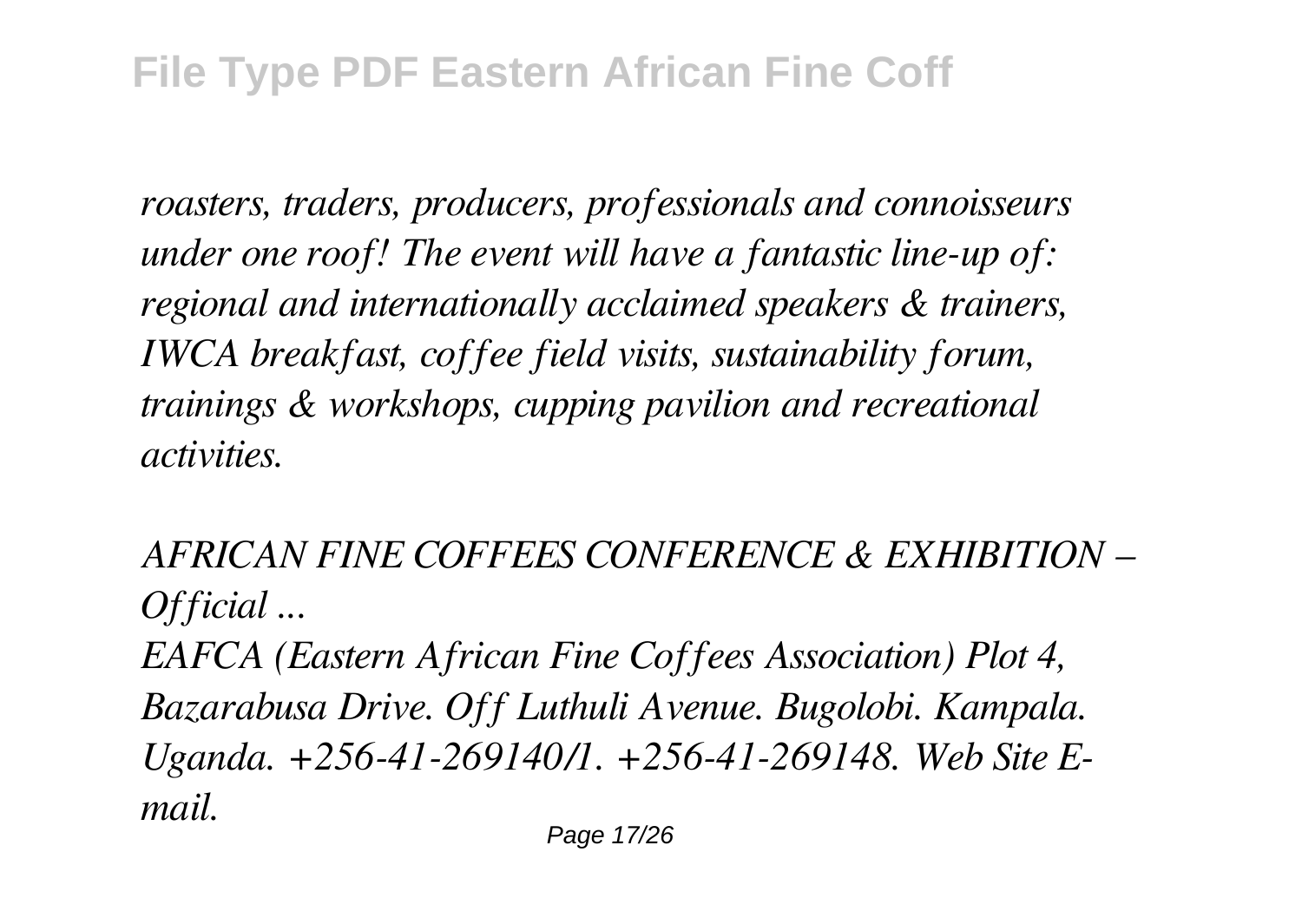#### *AFRICAN FINE COFFEE CONFERENCE & EXHIBITION 2021 (Addis ...*

*Who we are. Our website address is: http://eafca.org. What personal data we collect and why we collect it Comments. When visitors leave comments on the site we ...*

*Privacy Policy – Easter African Fine Coffee women, coffee and eastern african fine coffees association EAFCA has finally embarked on the fully fledged Women in Coffee Program. This program was approved by the board of directors at the board meeting held in Kampala Uganda from 15 th to 17 th April 2011.* Page 18/26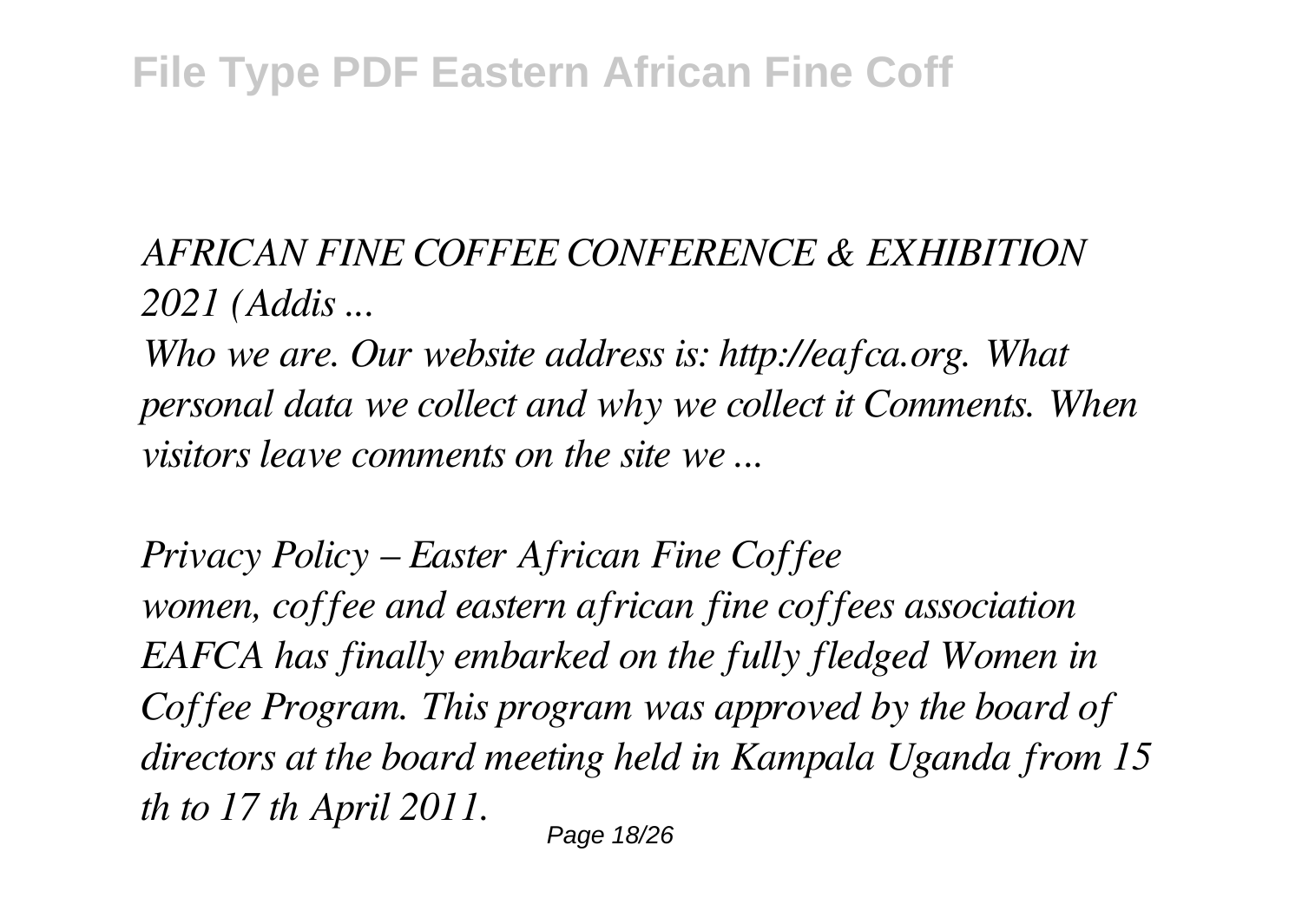*WOMEN, COFFEE AND EASTERN AFRICAN FINE COFFEES ASSOCIATION ...*

*for EAST AFRICA COFFEE CO. LLP (OC397061) More. for EAST AFRICA COFFEE CO. LLP (OC397061) Registered office address. Office 7 35-37 Ludgate Hill, London, England, England, EC4M 7JN. Company status....*

*EAST AFRICA COFFEE CO. LLP - Overview (free company ... The AFCA – African Fine Coffee Association 12/02/2020 Cabrio Ruiru Coffee Fair 03/02/2020 Brazil Africa Forum 2019 11/11/2019 the company now hosts 4 core offices and 3 strategic partnerships in seven countries across East Africa.* Page 19/26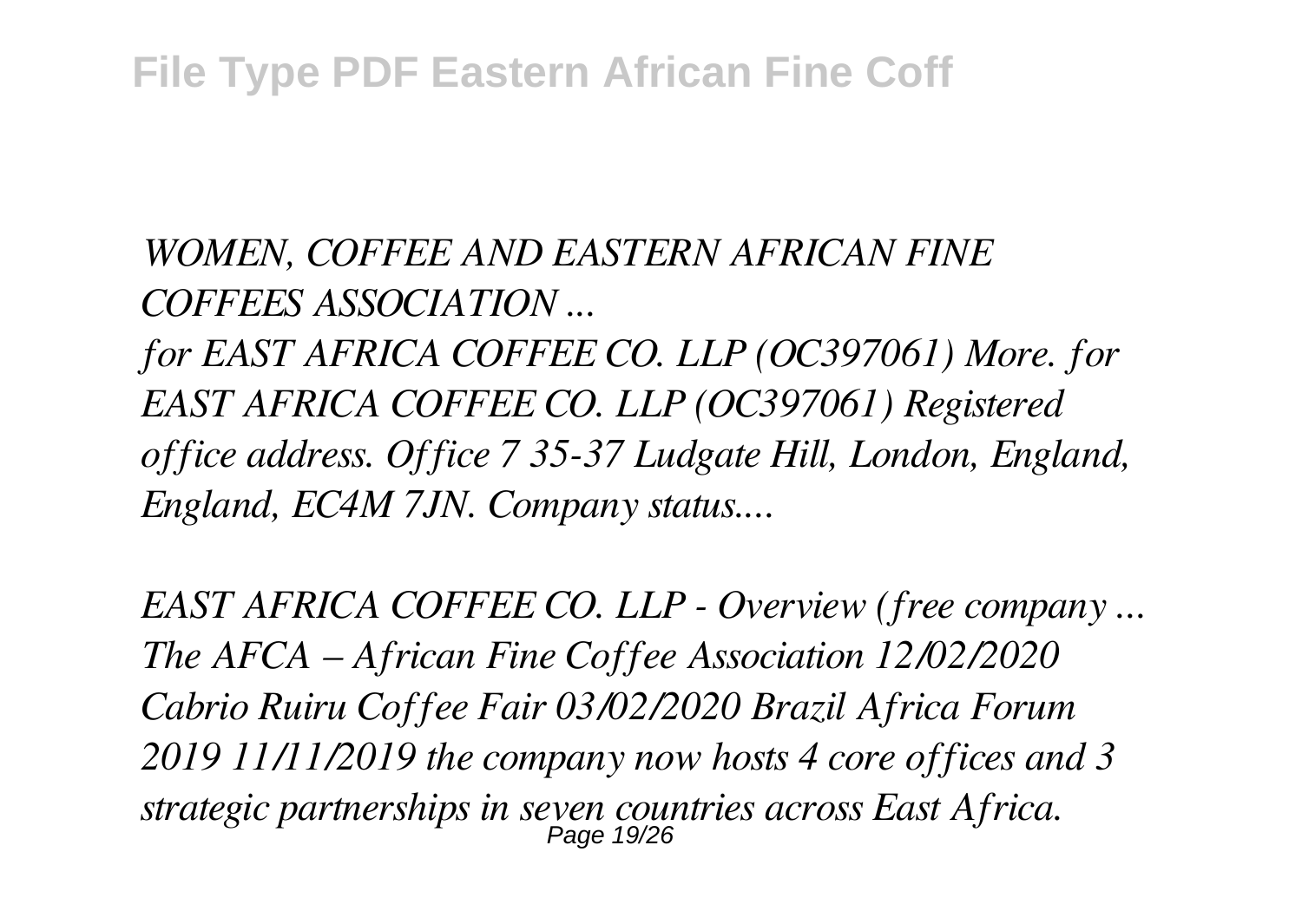*Specialization Everything from pre to post harvesting equipment. ...*

*Brazafric – Pre and Post Harvesting Equipment African + Eastern is the largest liquor store in Abu Dhabi, Dubai & UAE. We offer the finest wine and liquor at great prices. Visit us or order online!*

*Liquor Store Dubai - Inspiring Great ... - African + Eastern Take advantage of this opportunity to have Africa's leading coffee publication delivered to your office. The magazine that covers interviews with the who is who in coffee, provides vital industry statistics and market driven data.. We publish four* Page 20/26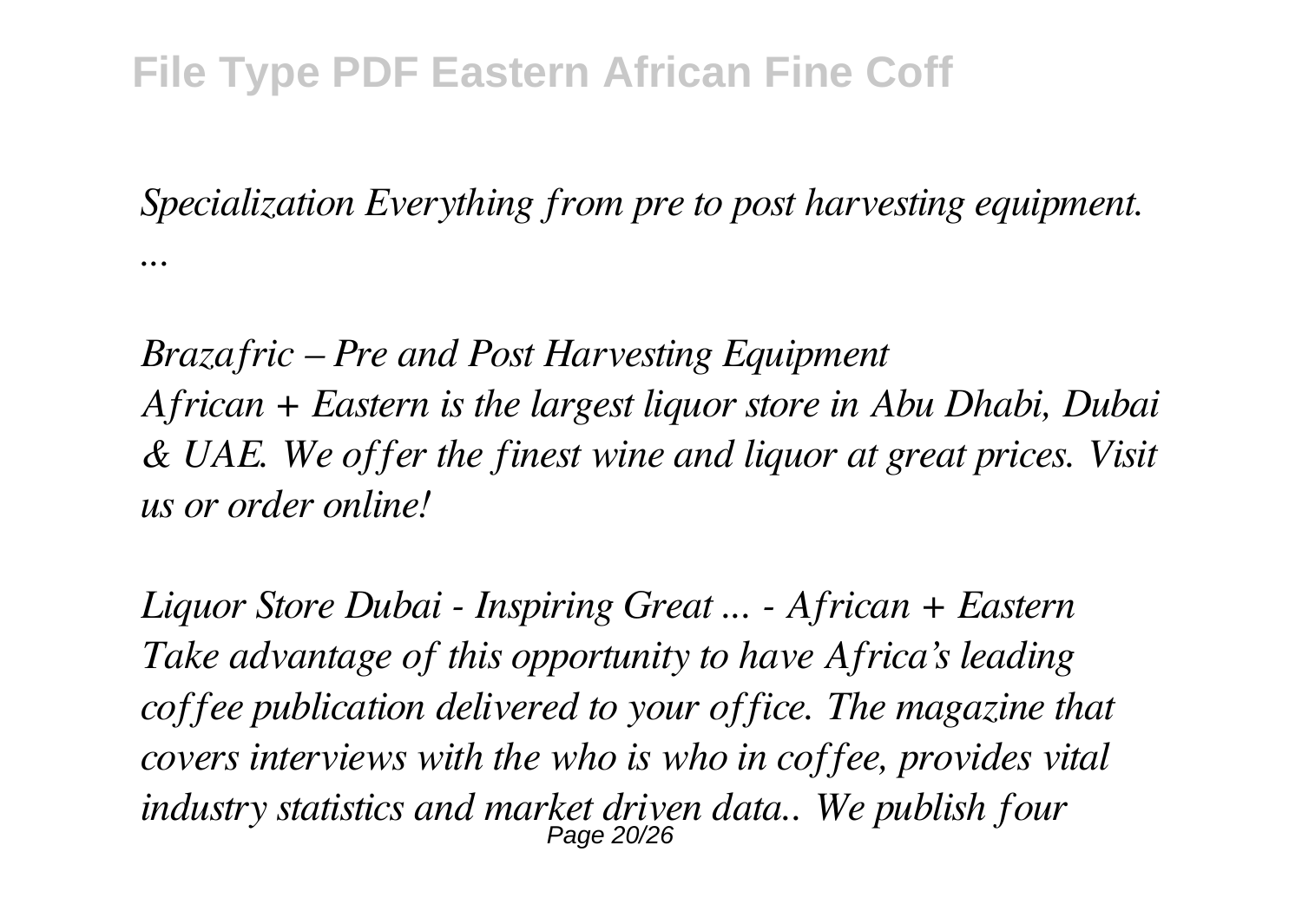*issues every year: October – December, January – March, April – June & July – September.*

*AFCA Magazine – AFRICAN FINE COFFEES ASSOCIATION (AFCA)*

*East Africa is one of the most suitable regions for coffee production not just on the continent but across the globe. Ethiopia, Kenya, Tanzania, Rwanda, Burundi, Uganda, and Madagascar make up over 80% of all African highlands. The East African highlands is a region sitting above 1,500 m.a.s.l. or with daily mean temperatures below 20°C/68°F.*

*Tackling The Challenges of Trading Coffee in East Africa ...* Page 21/26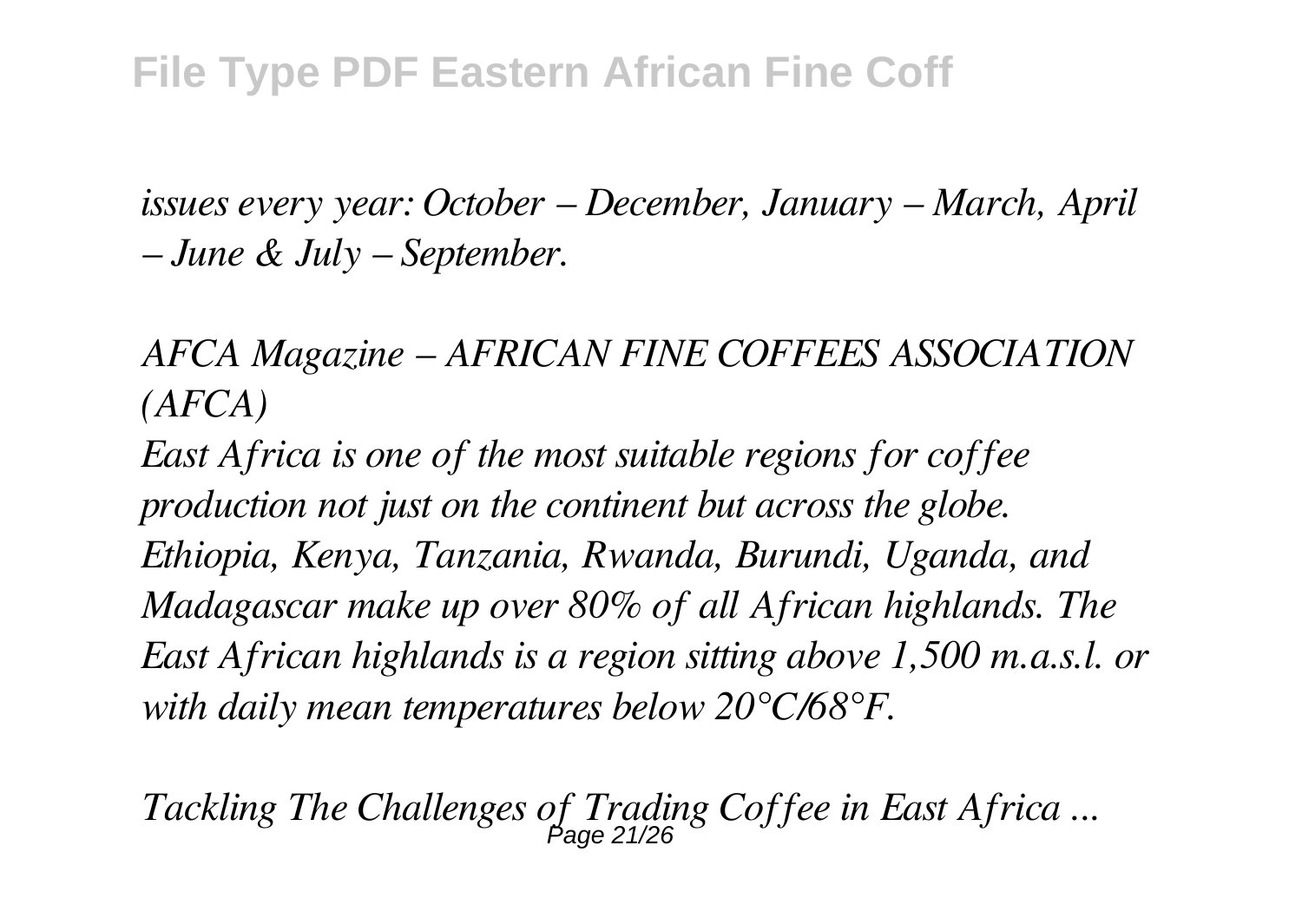*A land of legend when it comes to coffee's origins, Ethiopia is a coffee producer that tickles our imagination. Lush natural coffee forests can be found in many areas of the country. A thousandyear-old coffee ceremony including harvesting, processing, roasting, grinding, and brewing brings us to awe.*

*The Complete Guide To Coffee Bean Origins: Africa 1 Trade Shows from EAFCA (Eastern African Fine Coffees Association) Exhibition Name Cycle Venue Date; AFRICAN FINE COFFEE CONFERENCE & EXHIBITIONAfrican Fine Coffee Conference & Exhibition: once a year: Addis Ababa (Ethiopia) Millennium Hall: 02/17/2021 3 days: Be aware that all dates are subject to changes. Please contact the organizer* Page 22/26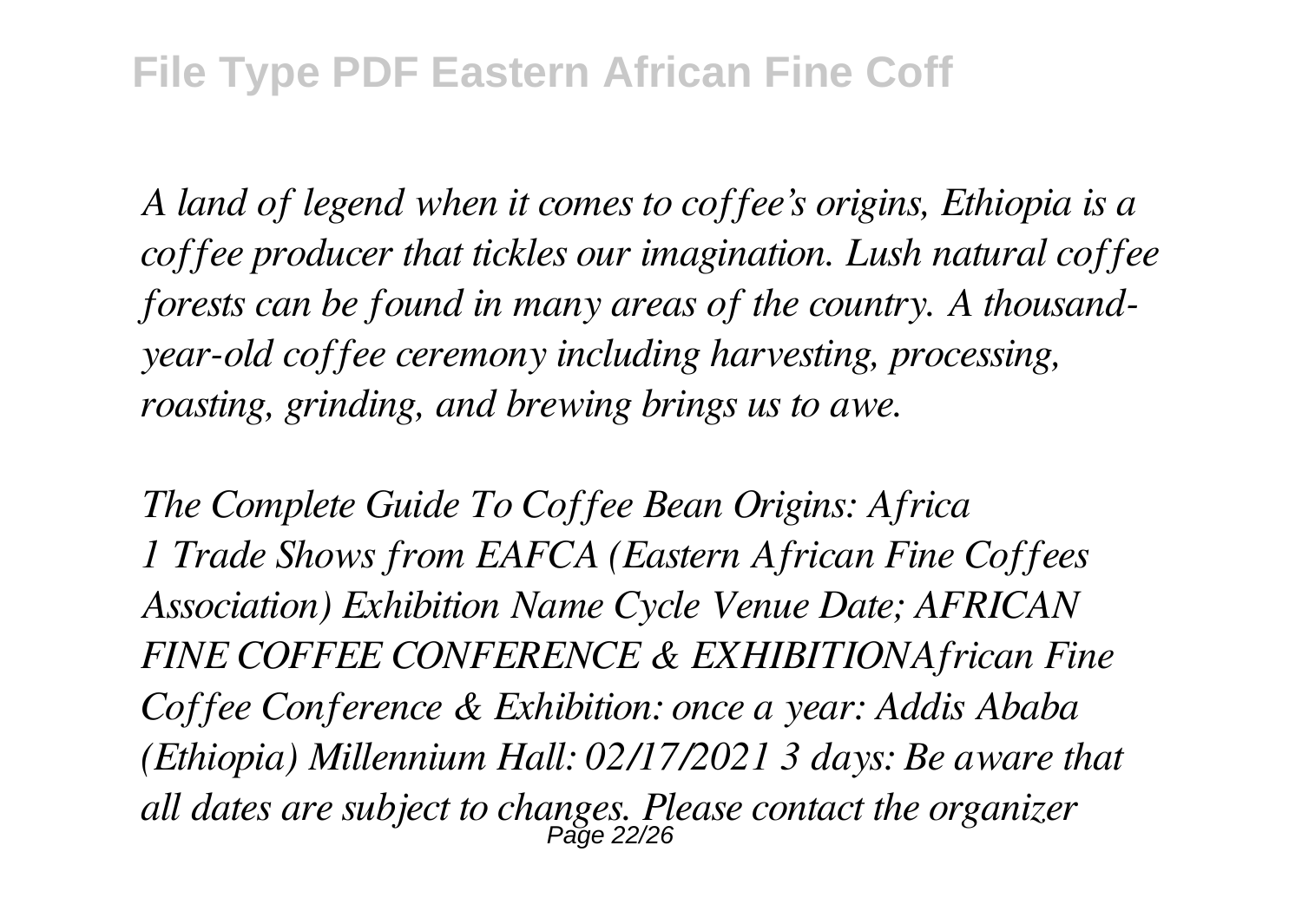*before ...*

*Trade Shows Worldwide - EAFCA (Eastern African Fine ... African Fine Coffees Association (AFCA) Plot 104, Block 5, Off Nsambya Sharing Hall Kibuga-Nsambya, P.O. Box 27405 Kampala, Uganda. T: +256 (0)414 269140/1/7*

*Contact Us – AFRICAN FINE COFFEES ASSOCIATION (AFCA) Kenya's Bold Newspaper. Find the latest news in politics, business, entertainment, sports, live radio and TV*

*The Standard - Breaking News, Kenya News, World News and* Page 23/26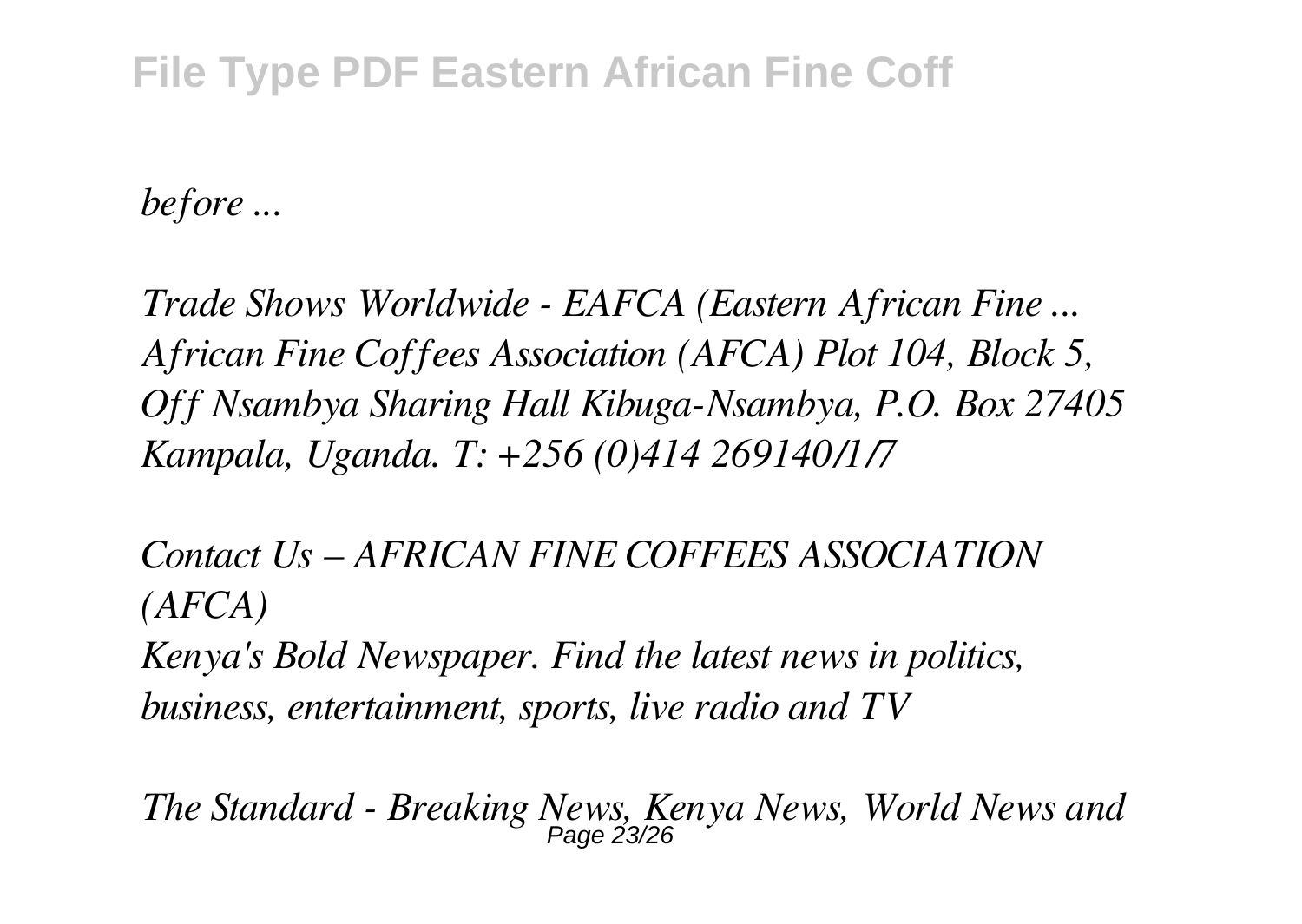*...*

*An online coffee mini-auction to taste and buy coffee from East African member states as well as international buyers to bid is set for launch in Mombasa, Kenya this week.*

*East Africa: EAC Coffee Sets Slots in Online Business ... Coffee is a major export crop for Burundi. A specialty coffee marketed as Ngoma is traditionally grown and especially soughtafter. Bird info for Burundi. Cameroon – Mostly (>80%) robusta. Most arabicas grown in the west, northwest, and east at high altitudes. There are Important Bird Areas in these regions. Choose arabica coffee from Cameroon, which is grown in small mixed plots (shade) or harvested nearly wild, and without the use* Page 24/26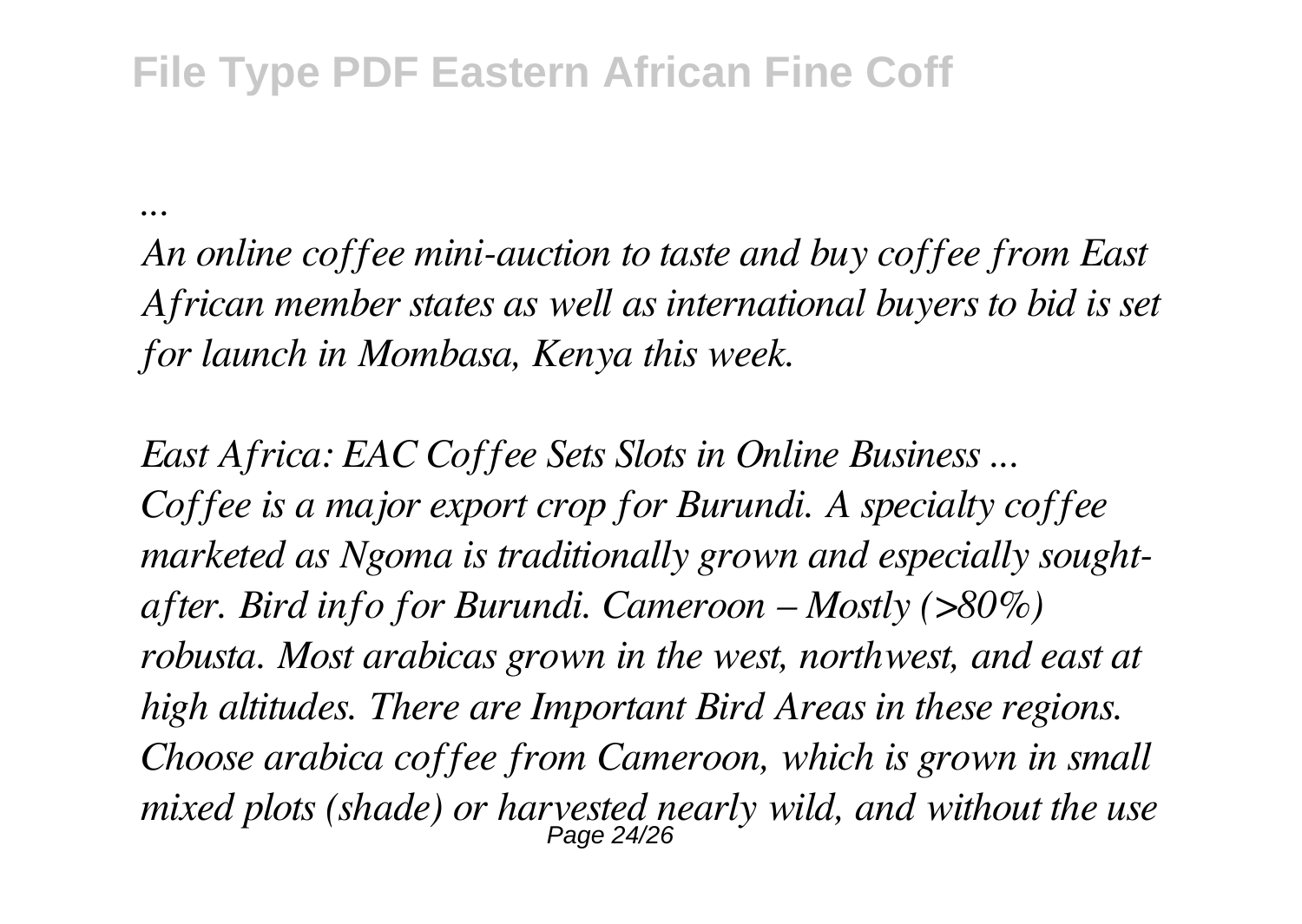#### *of chemicals.*

*Coffee growing in Africa — Coffee & Conservation Farmers in East Africa, already struggling with poverty and numerous other challenges, were hit particularly hard when coffee prices dropped to a 12-year low in 2019. The international benchmark price for coffee languished at less than \$1 a pound for most of the year – 30% under the 10-year average and, for most coffee-growing countries, below production costs.*

*East African coffee farmers can add value to their crop ... East African Fine Coffee Assoc. Calukande Close Kampala -* Page 25/26